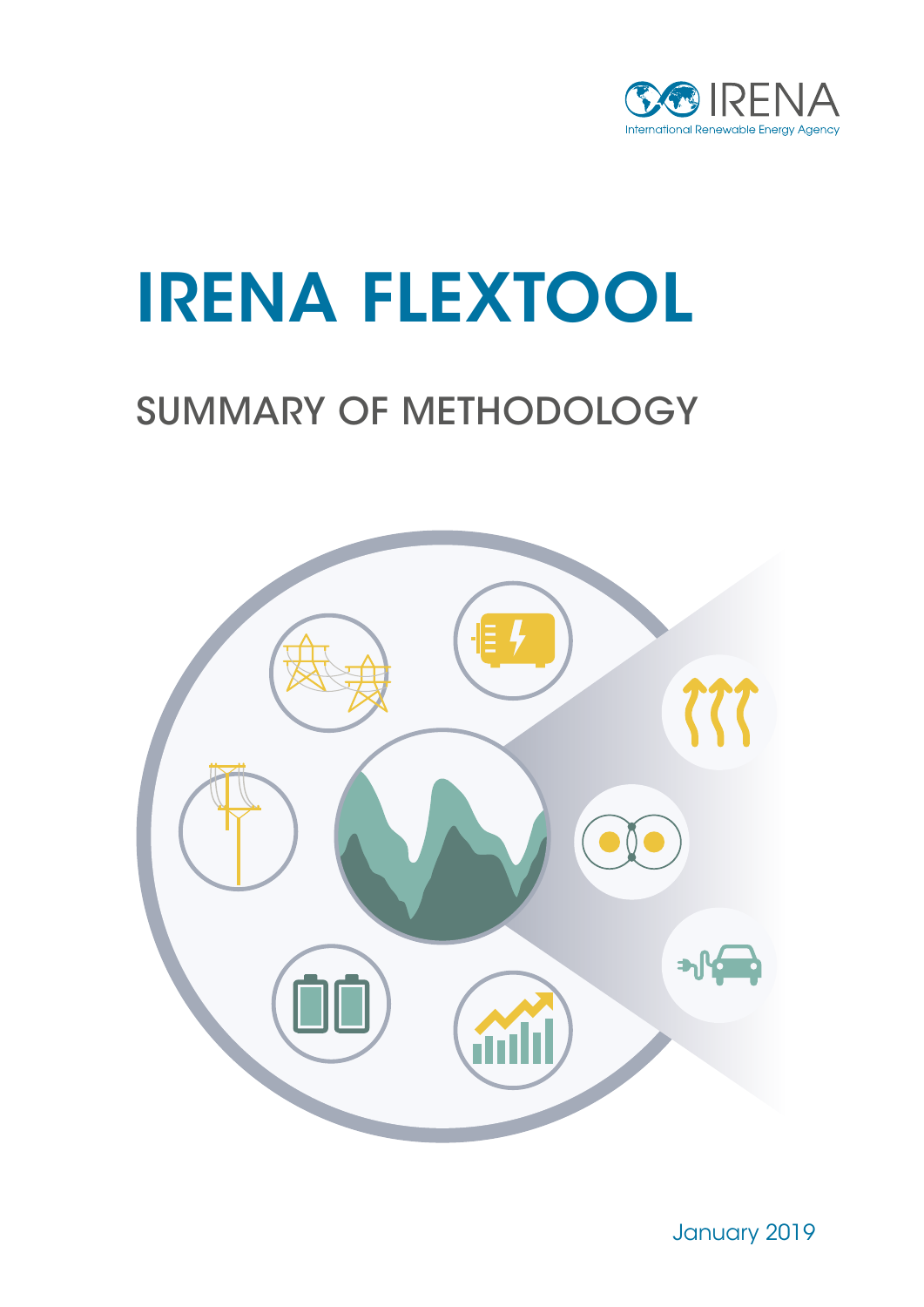Flexibility is the capability of a power system to cope with the variability and uncertainty that solar and wind energy introduce at different time scales, from the very short to the long term, avoiding curtailment of power from these variable renewable energy (VRE) sources and reliably supplying all customer energy demand.

#### **© IRENA 2019**

Unless otherwise stated, material in this publication may be freely used, shared, copied, reproduced, printed and/or stored, provided that appropriate acknowledgement is given of IRENA as the source and copyright holder. Material in this publication that is attributed to third parties may be subject to separate terms of use and restrictions, and appropriate permissions from these third parties may need to be secured before any use of such material.

This brochure provides a summary of Power system flexibility for the energy transition, *Part 2: IRENA FlexTool methodology*, ISBN 978-92-9260-090-7.

**Contributing authors:** Emanuele Taibi, Thomas Nikolakakis, Laura Gutierrez and Carlos Fernandez (IRENA), with Juha Kiviluoma, Tomi J. Lindroos and Simo Rissanen (VTT).

#### **Disclaimer**

This publication and the material herein are provided "as is". All reasonable precautions have been taken by IRENA to verify the reliability of the material in this publication. However, neither IRENA nor any of its officials, agents, data or other thirdparty content providers provides a warranty of any kind, either expressed or implied, and they accept no responsibility or liability for any consequence of use of the publication or material herein.

The information contained herein does not necessarily represent the views of the Members of IRENA. The mention of specific companies or certain projects or products does not imply that they are endorsed or recommended by IRENA in preference to others of a similar nature that are not mentioned. The designations employed and the presentation of material herein do not imply the expression of any opinion on the part of IRENA concerning the legal status of any region, country, territory, city or area or of its authorities, or concerning the delimitation of frontiers or boundaries.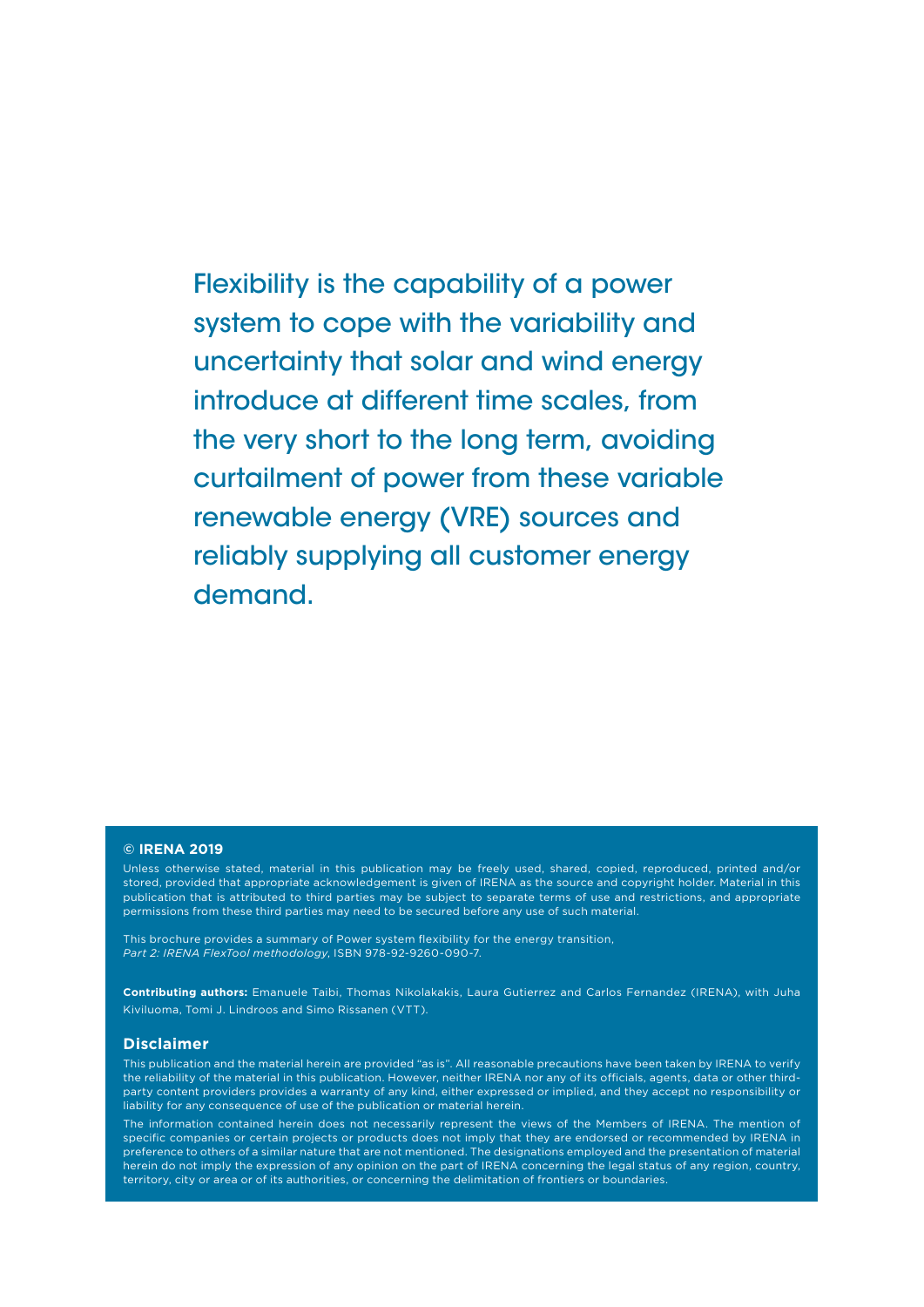# 1. IRENA FLEXTOOL

### 1.1 INTRODUCTION

IRENA's assessment of flexibility is carried out with the IRENA FlexTool. The FlexTool is a detailed but user-friendly tool that intends to analyse not only the traditional concept of flexibility (concerning, for example, flexible thermal and hydropower generation with high ramping capability and very low start-up time), but also other innovative technologies that enrich the concept of flexibility, such as flexible demand, energy storage and sector coupling.

The FlexTool is capable, on the one hand, of analysing system operations using a time step that represents real-world challenges (an hour or less in the case of variable renewable energy, VRE) and, on the other hand, of carrying out least-cost optimisation of the generation mix, as well as flexibility solutions with regard to grids, storage, the demand side and sector coupling. The FlexTool, however, does not study the very short term (second/sub-second time scale); although this also is relevant for power system flexibility, it calls for another type of assessment.

The FlexTool is data-driven. This means that the model structure is relatively general, and the input

data have a large role in specifying what the model does. To perform a FlexTool simulation the required inputs are, in brief: demand, generation mix, hydrological data, VRE time series, interconnections and fuel costs. If the system being analysed is divided into different nodes, transmission data – divided by node – are required in addition to the mentioned data.

The FlexTool was developed with the VTT Technical Research Centre of Finland Ltd., with the aim of assisting IRENA members in making a relatively quick assessment of potential flexibility gaps as well as highlighting the most cost-effective mix of solutions to fill in such gaps. It is currently the only publicly and freely available (open-source) tool that performs both capacity expansion and dispatch with a focus on power system flexibility.

The FlexTool looks at a one-year horizon and analyses system operations and capacity expansion with a focus on power system flexibility. Figure 1 shows where the FlexTool fits into the planning process in comparison with other existing modelling tools.



#### **Figure 1.** The IRENA FlexTool in the planning process

1 Owned by DlgSILENT GmbH

2 Owned by Siemens PTI

3 Owned by Drayton Analytics Pty. Ltd and Energy Exemplar Pty. Ltd.

4 Owned by PSR

5 Owned by the International Institute for Applied System Analysis (IIASA)

6 Owned by the Inernational Energy Agency (IEA)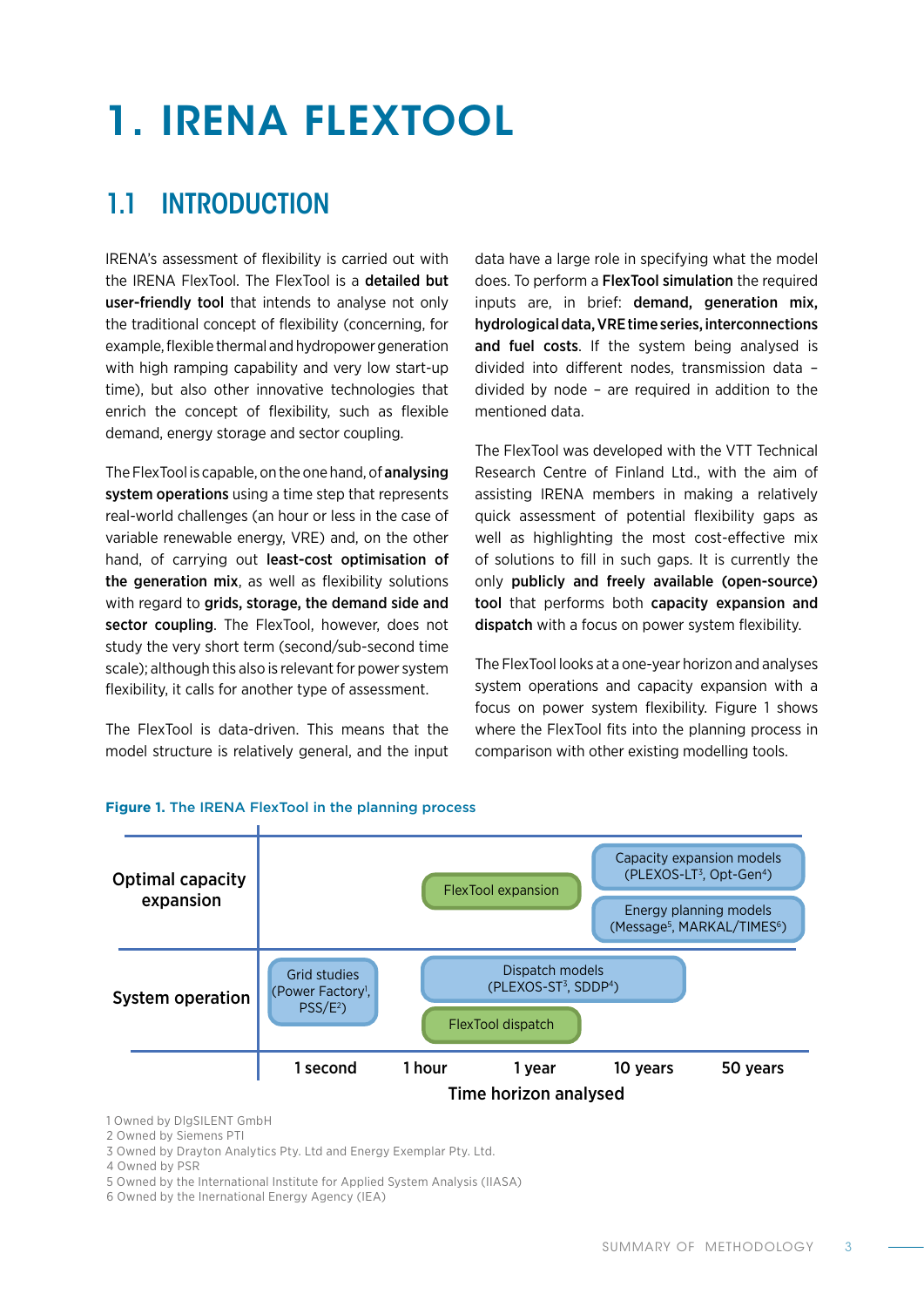### 1.2 TOOL SIMPLIFICATIONS AND ASSUMPTIONS

The relatively simple structure of the FlexTool provides many benefits but also has some limitations. Simplifications made in the tool include:

- » Linear programming, which implies simplifications in the way start-ups and minimum stable load are considered.
- » A deterministic model that has perfect foresight and that therefore does not consider forecast errors in a stochastic manner. That said, upwards operational reserve requirements are included in the model.
- » A simplified representation of the internal transmission network (using a transport problem)<sup>1</sup> with a reduced set of nodes/areas.
- » Power plant aggregation by type characterised with the most relevant technical parameters. Individual units also can be modelled, but aggregation is recommended to reduce computational time.
- » Maintenance and outages are not considered.
- In the expansion mode, representative weeks are considered in the simulation. Selection of the representative weeks affects results and requires expert judgement or heuristic tools.
- » The tool does not study issues related to the very short term (seconds/sub-seconds scale), such as stability, and does not consider voltage.

### 1.3 TOOL INPUT DATA REQUIREMENTS

#### **Table 1.** Input data requirements to run the IRENA FlexTool

#### **System data (annual, each node)**

Demand, imports, losses and capacity margin

**Electricity transmission (each node)**

Transmission and interconnection capacities

**Data of generation capacity (each node)**

Installed capacity, technical data of generators, hydro reservoirs capacity

**Time-series data (8 760 hourly values, each node)**

Electricity demand, hydro inflows, wind and solar photovoltaic (PV) generation, demand from other sectors (e.g., heat)

#### **Fuel data**

Fuel price and emission rate

*<sup>1</sup> The transport problem is a common optimisation issue in operations research. It involves obtaining the least-cost plan to distribute goods or supplies from multiple origins to multiple destinations. In this case the goods to distribute are megawatts of electricity.*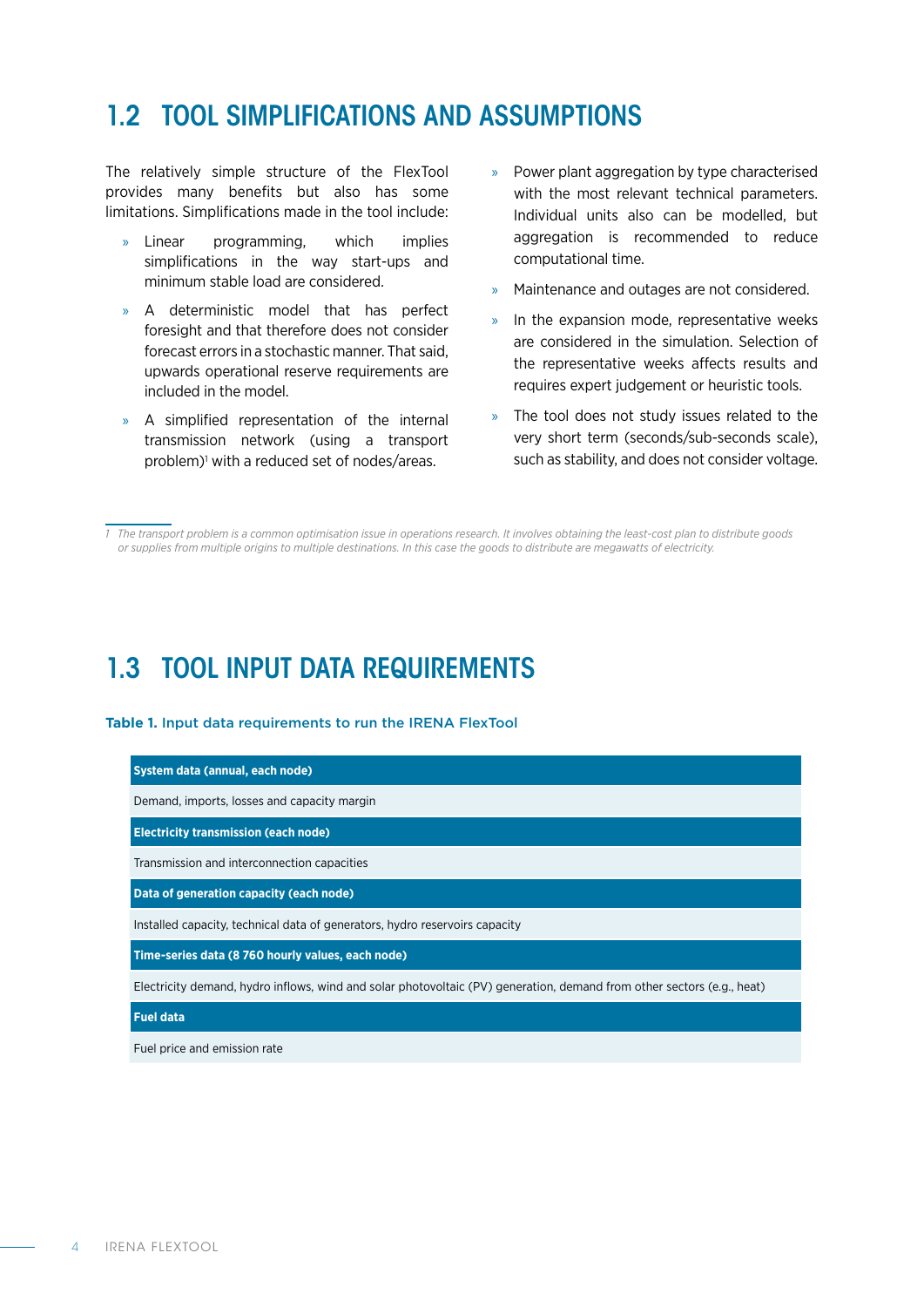### 1.4 MODEL OUTPUTS

#### **Table 2.** Outputs of the IRENA FlexTool

| <b>Flexibility indicators</b>                                                        |                                                |  |
|--------------------------------------------------------------------------------------|------------------------------------------------|--|
| Loss of load (terawatt-hours (TWh) and %)<br>VRE curtailment (TWh and %)             |                                                |  |
| Reserves shortage (megawatts (MW))                                                   | Capacity inadequacy (MW)                       |  |
| Spillage (TWh)                                                                       |                                                |  |
| Dispatch per generator and per node                                                  |                                                |  |
| <b>Transmission between nodes (and utilisation factor of lines)</b>                  |                                                |  |
| <b>Costs</b>                                                                         |                                                |  |
| <b>OPEX</b>                                                                          | <b>CAPEX</b>                                   |  |
| <b>Fuel costs</b>                                                                    | <b>Generation investments</b>                  |  |
| Cost of carbon dioxide emissions                                                     | Transmission investments                       |  |
| Operation and maintenance costs                                                      | Storage investments                            |  |
| Cost of loss of load                                                                 | Sector coupling investments (e.g., heat pumps) |  |
| Cost of curtailment                                                                  |                                                |  |
| <b>Electricity price per node</b> (marginal price)                                   |                                                |  |
| <b>Ramping information</b> (one-hour and four-hour ramps)                            |                                                |  |
| Investments (invested transmission, generation, storage or sector coupling capacity) |                                                |  |
| <b>Other</b> (e.g., dispatch and costs from other energy sectors)                    |                                                |  |

### 1.5 METHODOLOGY TO CONDUCT FLEXIBILITY STUDIES

The IRENA FlexTool reports a set of flexibility indicators and grid issues in the result file that helps to identify flexibility issues. It includes the following categories:

- » Loss of load (MW). Occurs when the supply cannot match the demand and energy must go unserved. The tool shows the maximum amount of loss of load given in a single period.
- » Reserve shortage (max MW). Occurs when the reserve requirement cannot be met. The tool shows the maximum amount of reserve inadequacy given in a single period.
- » Curtailment (max MW and annual TWh). Occurs when VRE output has to be reduced because of inflexibility of the system or

because VRE generation exceeds the demand. The tool shows the maximum amount of curtailment given in a single period and the total amount curtailed in a year.

» Spillage (TWh). Occurs when the water inflow exceeds the amount that can be used by hydropower generators when reservoirs are full. The tool shows the total amount of energy spilled in a year.

All of these are allowed in the model solution, but they add penalty costs as defined by the input data. The FlexTool tries to avoid the additional costs, but sometimes the system does not have enough capacity or flexibility, and some of these appear in the cost-optimal solution.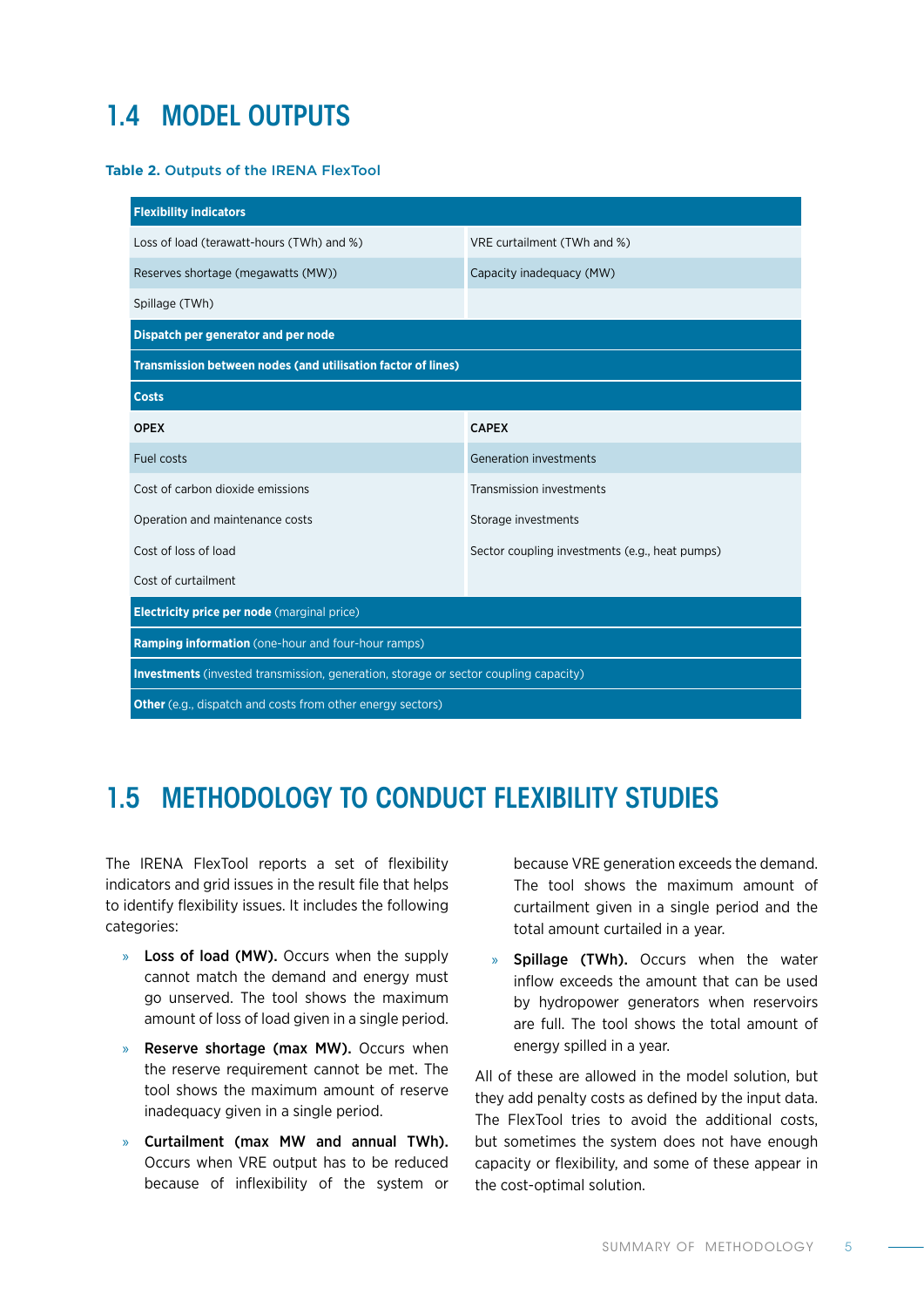Reserve shortage and loss of load usually have high penalties and are severe issues in the solution, and the user should always check whether results are realistic. For instance if the loss of load penalty is extremely high, the operation costs might be too high with a very small amount of loss of load, or, in case the investment mode is run, the model might invest in expensive and unnecessary generation capacity just to avoid a small amount of loss of load. Curtailments and spills are associated with lower penalties. The user should assess whether those results are reasonable.

Figure 2 provides a brief overview on to how to check and solve flexibility issues in the IRENA FlexTool.



#### **Figure 2.** How to check and resolve flexibility issues: A quick guide to the IRENA FlexTool

\* An adequacy issue implies that annual generation is lower than annual demand and there is no transmission conggestion. \*\* VRE excess generation means that in some periods the total VRE generation is higher than demand.

### 1.6 FLEXIBILITY STUDY OBJECTIVES

#### **Figure 3.** Objectives of studies conducted with the IRENA FlexTool

Run sensitivity analysis to see the effect of additional VRE deployment on flexibility. Identify threshold after which flexibility shortages start appearing (and **Primary:** assesing flexibility of capacity expansion plans **Secondary:** cost-efficient additional investments **Tertiary:** higher VRE shares Identify potential flexibility shortages in national electricity plans. Study operations during non-average years, *e.g.,*  dry years. Capacity expansion plans from national authorities and from IRENA REmap are the ideal starting point Identify the least-cost mix of solutions to flexibility shortages. Study additional investments that can minimise total system cost (CAPEX + OPEX)

solutions)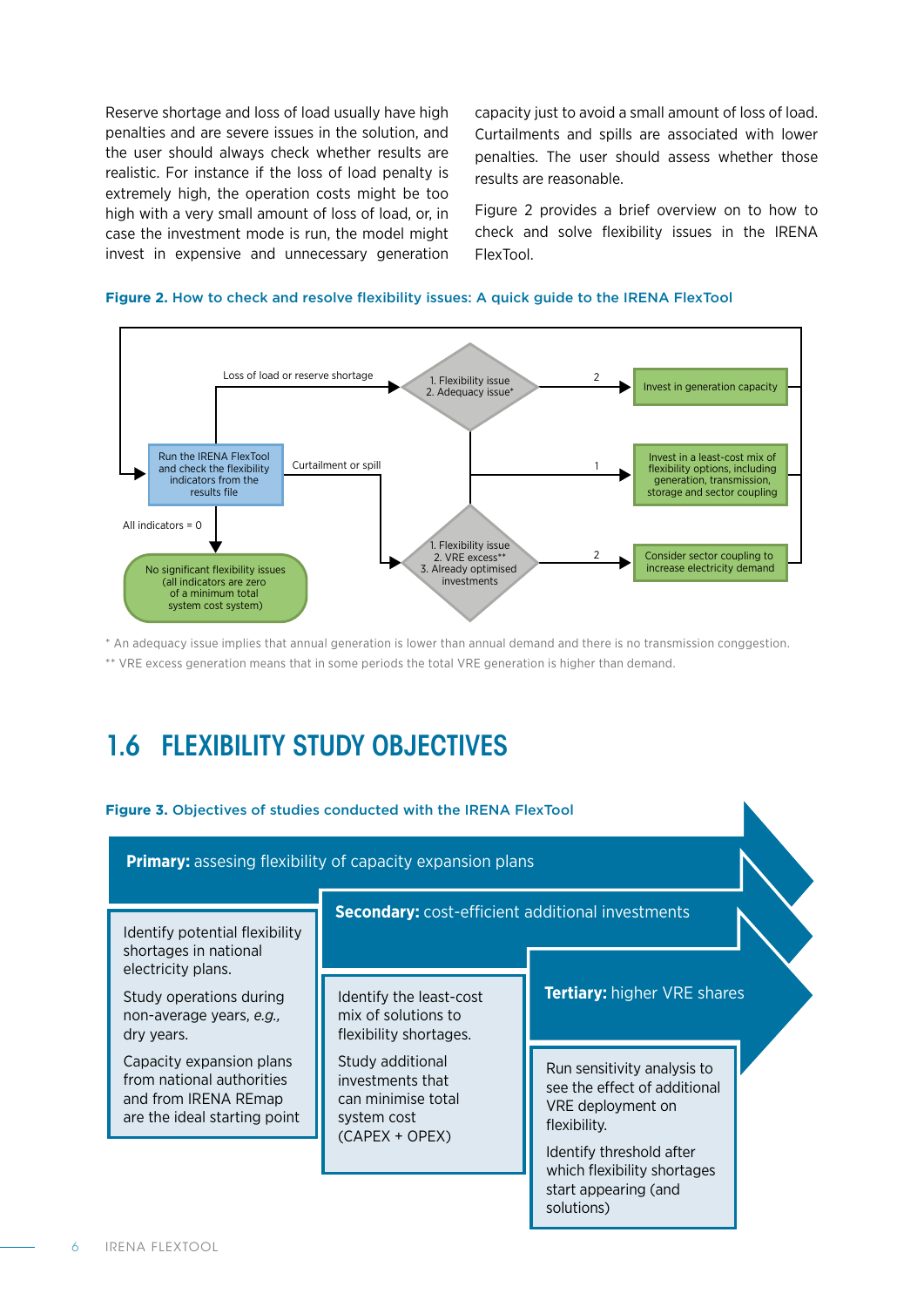### 1.7 STAKEHOLDERS AND ENGAGEMENT

The FlexTool application to a country typically starts with a self-assessment that shows a potential gap in the planning process, or simply an interest in comparing the approach currently applied with the new approach and tool from IRENA. The involvement of the right set of stakeholders is key to make the study possible and to ensure relevance, credibility and impact. Key stakeholders include the IRENA focal point (to identify agencies or ministries that can provide the data and discuss results) and relevant decision makers (to comment on and use the results), for example utility companies, transmission system operators and ministries.

After this IRENA sends an invitation letter to the country to initiate the flexibility assessment and starts collaborating with the relevant focal point for data collection and analysis, which might or might not be the same as the one participating in the engagement process.

Table 3 shows the main stakeholders that participated in the flexibility assessment in the four case studies developed.

#### **Table 3. Key stakeholders for** data collection in the flexibility assessment

|                           | <b>Colombia</b>                                              | <b>Panama</b>                                                                                          | <b>Uruguay</b>                                             | <b>Thailand</b>                                                                                                                                                 |
|---------------------------|--------------------------------------------------------------|--------------------------------------------------------------------------------------------------------|------------------------------------------------------------|-----------------------------------------------------------------------------------------------------------------------------------------------------------------|
| <b>Engagement</b>         | <b>UPME</b> (National<br>Mining and Energy<br>Planning Unit) | Electricity<br>Transmission<br>Company (ETESA) -<br>transmission system                                | Ministry of Industry,<br><b>Energy and Mines</b><br>(MIEM) | Department of<br>Alternative Energy<br>Development and<br>Efficiency (DEDE) of<br>the Ministry of Energy                                                        |
| <b>Data</b><br>collection |                                                              | operator of Panama<br><b>National Energy</b><br>Secretariat (SNE)<br>National Dispatch<br>Centre (CND) |                                                            | <b>DEDE and Electricity</b><br><b>Generating Authority</b><br>of Thailand (EGAT),<br>Energy Regulatory<br>Comission (ERC)<br>and Royal Irrigation<br>Deparment. |
| <b>Publication</b>        | (IRENA, 2018a)                                               | (IRENA, 2018b)                                                                                         | (IRENA, 2018c)                                             | (forthcoming)                                                                                                                                                   |

### 1.8 IMPACT SEEN IN THREE INITIAL CASE STUDIES

#### Colombia:

"Based on the results of the IRENA FlexTool analysis, UPME plans to add a chapter on power system flexibility to the next national power expansion plan, looking at the period 2018-2022." (IRENA, 2018a)

#### Panama:

"Adding this tool into the planning process could help the country design effective energy policies, particularly to develop a flexible power sector that is

compatible with the decarbonisation needs implied by the Paris Agreement." (IRENA, 2018b)

#### Uruguay:

"MIEM recognises the IRENA FlexTool as a useful complement to these tools, providing an added set of flexibility indicators and allowing integrated assessments of sector coupling. The FlexTool, therefore reveals more options to boost flexibility." (IRENA, 2018c)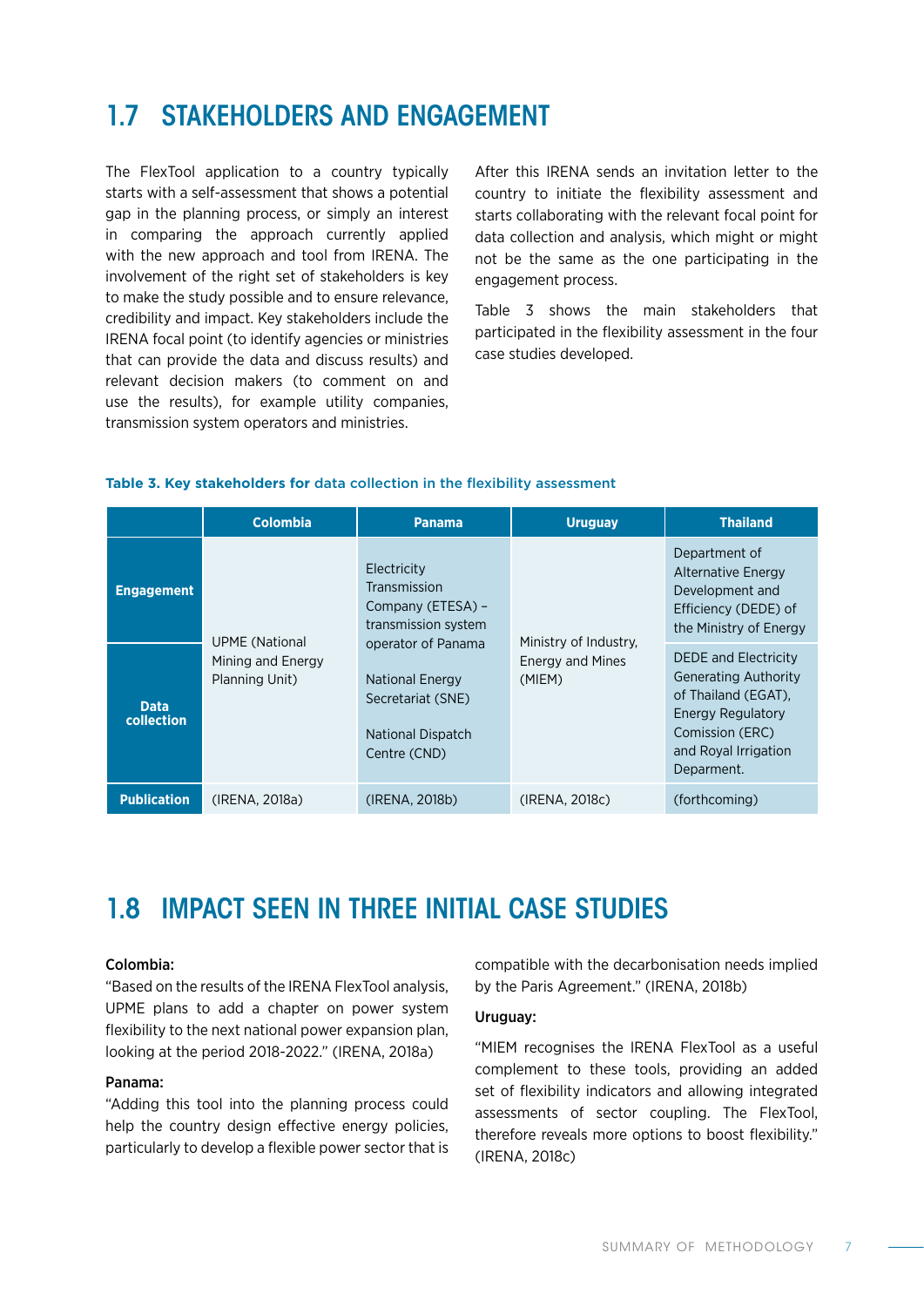### 1.9 INDICATORS USED IN THE FLEXIBILITY STUDIES

A set of flexibility indicators was used in the case studies to measure 1) flexibility in the power system based on country information on current system and planned system for the future, 2) flexibility in a power system as an outcome of the simulations and 3) remaining flexibility in the power system. The first

set of indicators is calculated based on the input data collection for the present and future years of the country or region to be studied, while the other two sets of indicators are calculated based on the results from the IRENA FlexTool simulations.

### FLEXIBILITY ENABLERS BASED ON A COUNTRY'S POWER SYSTEM INFORMATION

#### **Table 4.** Flexibility enablers of a specific power system

| <b>Enabler</b>                                                 | <b>Units</b> | <b>Description</b>                                                                                                                                                                                                                                                                 |
|----------------------------------------------------------------|--------------|------------------------------------------------------------------------------------------------------------------------------------------------------------------------------------------------------------------------------------------------------------------------------------|
| Interconnection capacity<br>vs. average demand                 |              | Shows the ratio between interconnection capacity with neighbouring<br>countries and the average electricity demand.                                                                                                                                                                |
| <b>Generator ramping</b><br>capabilities                       | MW/min       | Represents the total ramping capability of the system's dispatchable<br>generation (i.e., non-VRE generation), assuming that all units are online.                                                                                                                                 |
| Matching of demand with VRE<br>generation                      | %            | Shows the correlation between the demand time series and the VRE time<br>series.                                                                                                                                                                                                   |
| Hydro inflow stability                                         | %            | Shows the standard deviation and variability of the historical hydro inflows.                                                                                                                                                                                                      |
| Strength of internal grid                                      |              | Expresses how strong the internal grid is and whether there is enough<br>transmission capacity in the system.                                                                                                                                                                      |
| Storage vs. annual demand                                      | %            | Shows how much storage capacity is available (including hydro reservoirs)<br>in comparison to the total annual demand.                                                                                                                                                             |
| Geographical dispersion of<br><b>VRE</b> generation and demand |              | Shows how well VRE generation and demand are geographically matched<br>(at node level).                                                                                                                                                                                            |
| <b>VRE vs. minimum demand</b>                                  |              | Represents the likelihood of VRE overgeneration by comparing VRE<br>installed capacity to minimum demand. The higher the ratio, the more<br>likely - in absence of storage - VRE curtailment is to occur. This<br>indicator should be assessed jointly with the storage indicator. |

### FLEXTOOL FLEXIBILITY INDICATORS

#### **Table 5.** Flexibility indicators assessed by the IRENA FlexTool

| <b>Indicator</b>    | <b>Units</b>                   | <b>Description</b>                                                                                                                   |
|---------------------|--------------------------------|--------------------------------------------------------------------------------------------------------------------------------------|
| <b>Curtailment</b>  | Gigawatt-hours<br>(GWh) and MW | Occurs when VRE output has to be reduced because of the inflexibility<br>of the system or because VRE generation exceeds the demand. |
| Loss of load        | GWh and MW                     | Occurs when supply cannot match demand, and part of the electricity<br>demand must go unserved (e.g., so-called load shedding).      |
| <b>Spillage</b>     | GWh and MW                     | Occurs when water inflow exceeds the amount that can be used by<br>hydropower generators and reservoirs are already full.            |
| Reserve inadequacy* | GWh and MW                     | Occurs when the reserve requirement cannot be met.                                                                                   |

\* Note that the model only considers reserves as capacity (MW), which will then not be available to generate. Reserves in the FlexTool are never activated, and therefore for the reserve inadequacy indicator the units are not energy (GWh), but power multiplied by hours.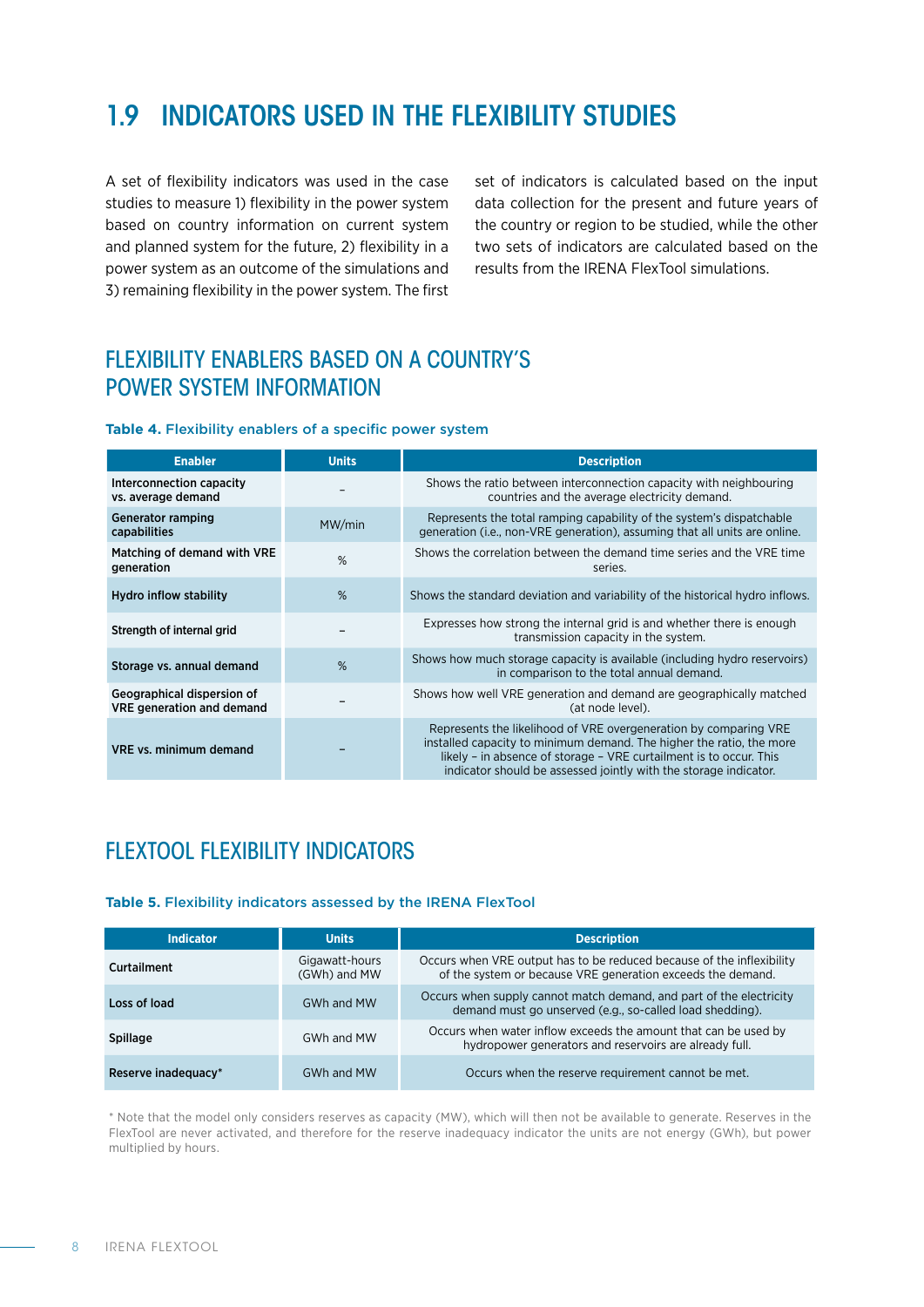### INDICATORS TO MEASURE THE REMAINING FLEXIBILITY IN THE SYSTEM

| <b>Indicator</b>                                           | <b>Units</b> | <b>Description</b>                                                                                                                                                                                                                                                                                                                                                                                                                                            |
|------------------------------------------------------------|--------------|---------------------------------------------------------------------------------------------------------------------------------------------------------------------------------------------------------------------------------------------------------------------------------------------------------------------------------------------------------------------------------------------------------------------------------------------------------------|
| Residual ramping<br>capability                             | MW/min       | Measures how much ramping capability from dispatchable generation (i.e., non-VRE<br>generation) is available for the system for the following time period (typically one hour).<br>The indicator refers to upward ramping capability since downward ramping is not an<br>issue, as it can be provided almost instantaneously by utility-scale VRE, in cases where<br>thermal generators might be too slow or already at their minimum stable operating point. |
| Share of time when<br>the transmission is<br>not congested | %            | Measures the average transmission capacity available in the system and shows the most<br>congested transmission corridors between areas. Since the FlexTool representation of<br>transmission is not analysing the alternating current (AC) power flow this value is a direct<br>current (DC) approximation. This only applies to models with more than one node.                                                                                             |
| Remaining<br>interconnection<br>capacity                   | $\%$         | Measures how much interconnection capacity is available in the system on average.<br>The indicator also can capture the presence (or absence) of active cross-border trading.                                                                                                                                                                                                                                                                                 |
| Unused hydro<br>reservoir capacity                         | %            | Measures how much available storage capacity remains unused in the hydro reservoirs,<br>i.e., how far the reservoirs are from spilling water (for example, if the unused reservoir<br>capacity is 0%, then the reservoirs are full, and water might be spilt).                                                                                                                                                                                                |

Note: All indicators are estimated for the annual average of all time periods (typically of one hour) and for the most critical time period (or time interval), which represents the worst conditions for each of the indicators under a modelled scenario (e.g., the hour with the lowest ramping capability).

### 1.10 EXAMPLES OF APPLICATION

To show how the tool can be useful to identify flexibility issues and propose solutions, a set of representative examples is shown:

#### **EXAMPLE A**

#### Issue:

The system being analysed has four nodes and three power lines. In the western node demand is concentrated, while in the southern node there is excess VRE penetration. The power line connecting the south and west is, however, very weak and results in loss of load in the western node and in VRE curtailment in the southern node.

#### Solution:

Under this scenario the system can consider investing in additional transmission capacity between the south and west or investing in VRE with storage in some of the system nodes. This analysis is solved with the investment phase of the FlexTool.

#### **Figure 4.** Simplified diagram of the power system analysed and flexibility indicators



**East** West South North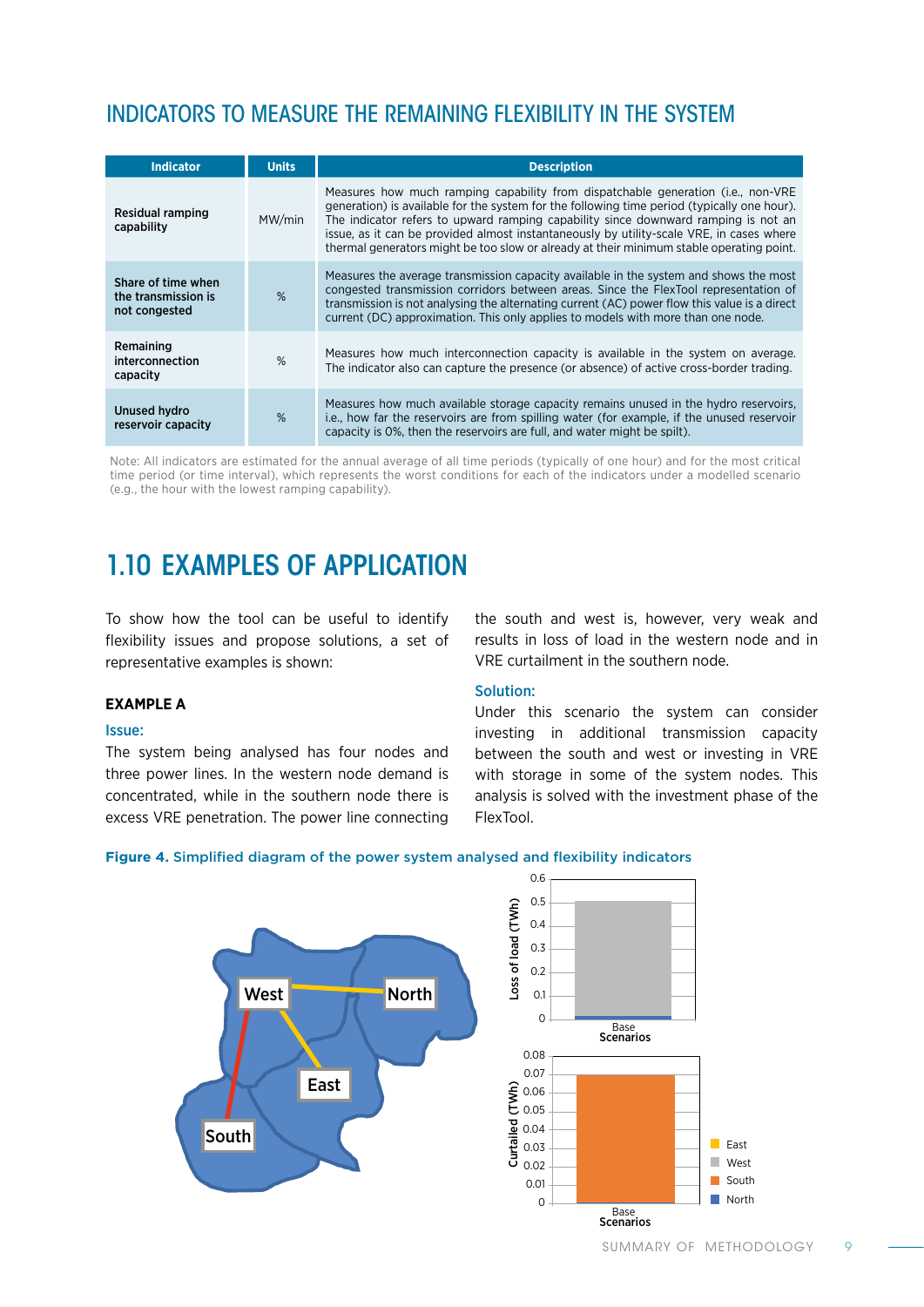

**Figure 5.** Cost comparison of investing in transmission and investing in VRE with storage

#### **EXAMPLE B**

#### Issue:

The system being analysed has a very high solar PV penetration, creating what is known as the duck curve. The rest of the generation mix is composed of low-ramping thermal generation with an upward ramping capability of 102 MW per hour. The large ramping requirement that solar PV introduces into the system turns into loss of load and VRE curtailment since the thermal mix does not

have enough ramping capabilities. Curtailment is produced when solar PV is ramping down to avoid loss of load as much as possible.

#### Solution:

The system needs additional ramping capability. The most common solution has been installing flexible thermal generation (e.g., open-cycle gas turbine, or combined-cycle gas turbine), but the FlexTool can consider storage or sector coupling. The figure shows an example with batteries.



**Figure 6.** Curtailment and loss of load as a result of the low ramping capability of thermal units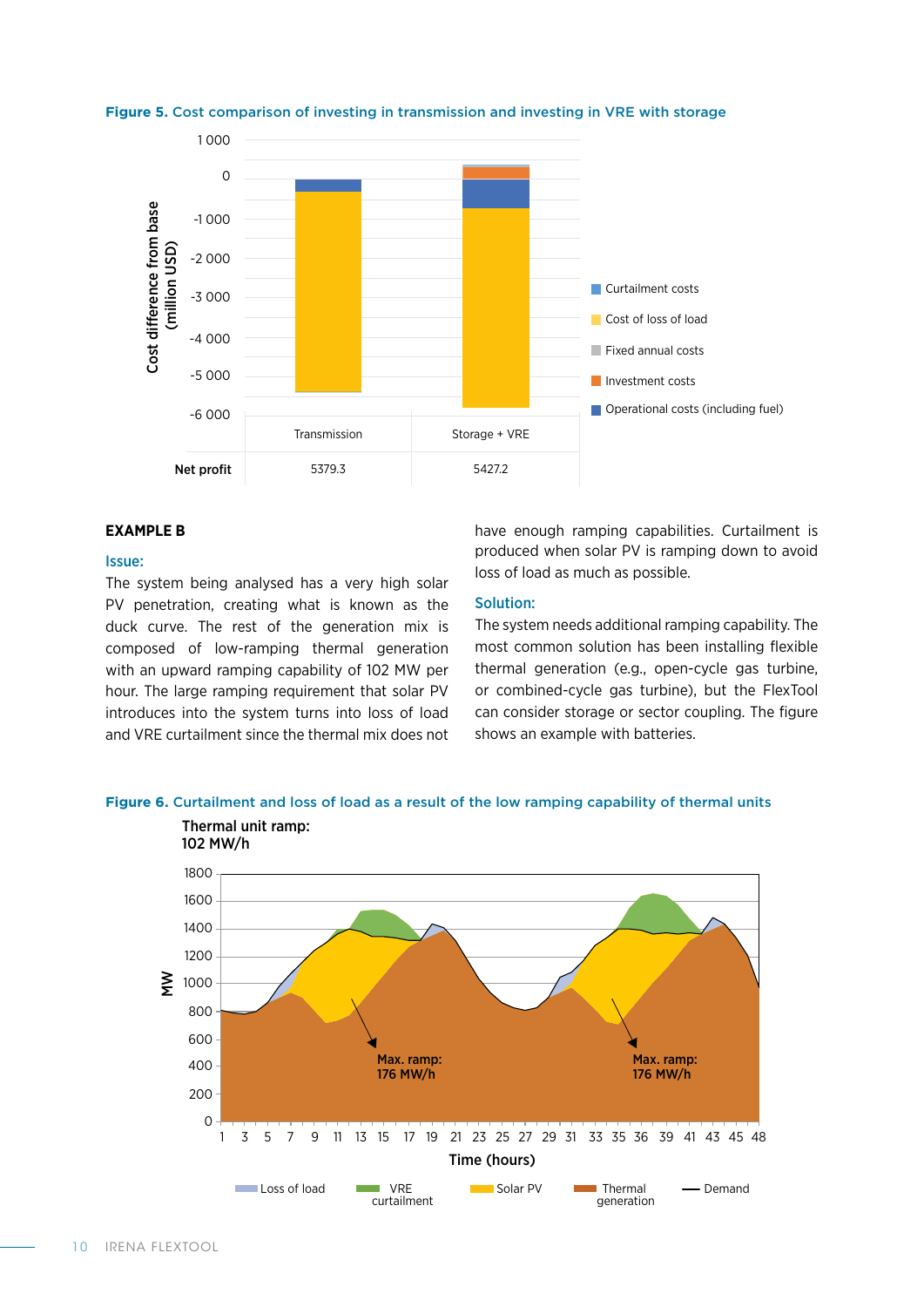



### FURTHER READING

IRENA (2018a), *Colombia power system flexibility assessment: IRENA FlexTool case study.* International Renewable Energy Agency, Abu Dhabi.

IRENA (2018b), *Panama power system flexibility assessment: IRENA FlexTool case study.* International Renewable Energy Agency, Abu Dhabi.

IRENA (2018c), *Uruguay power system flexibility assessment: IRENA FlexTool case study.* International Renewable Energy Agency, Abu Dhabi.

IRENA (2018d), *Power system flexibility for the energy transition. Part 1: Overview for policy* makers, International Renewable Energy Agency, Abu Dhabi.

IRENA (2018e), *Power system flexibility for the energy transition. Part 2: IRENA FlexTool methodology,* International Renewable Energy Agency, Abu Dhabi.

IRENA (forthcoming), *Thailand power system flexibility assessment: IRENA FlexTool case study.* International Renewable Energy Agency, Abu Dhabi.

#### Download the IRENA FlexTool:

irena.org/publications/2018/Nov/Power-system-flexibility-for-the-energy-transition